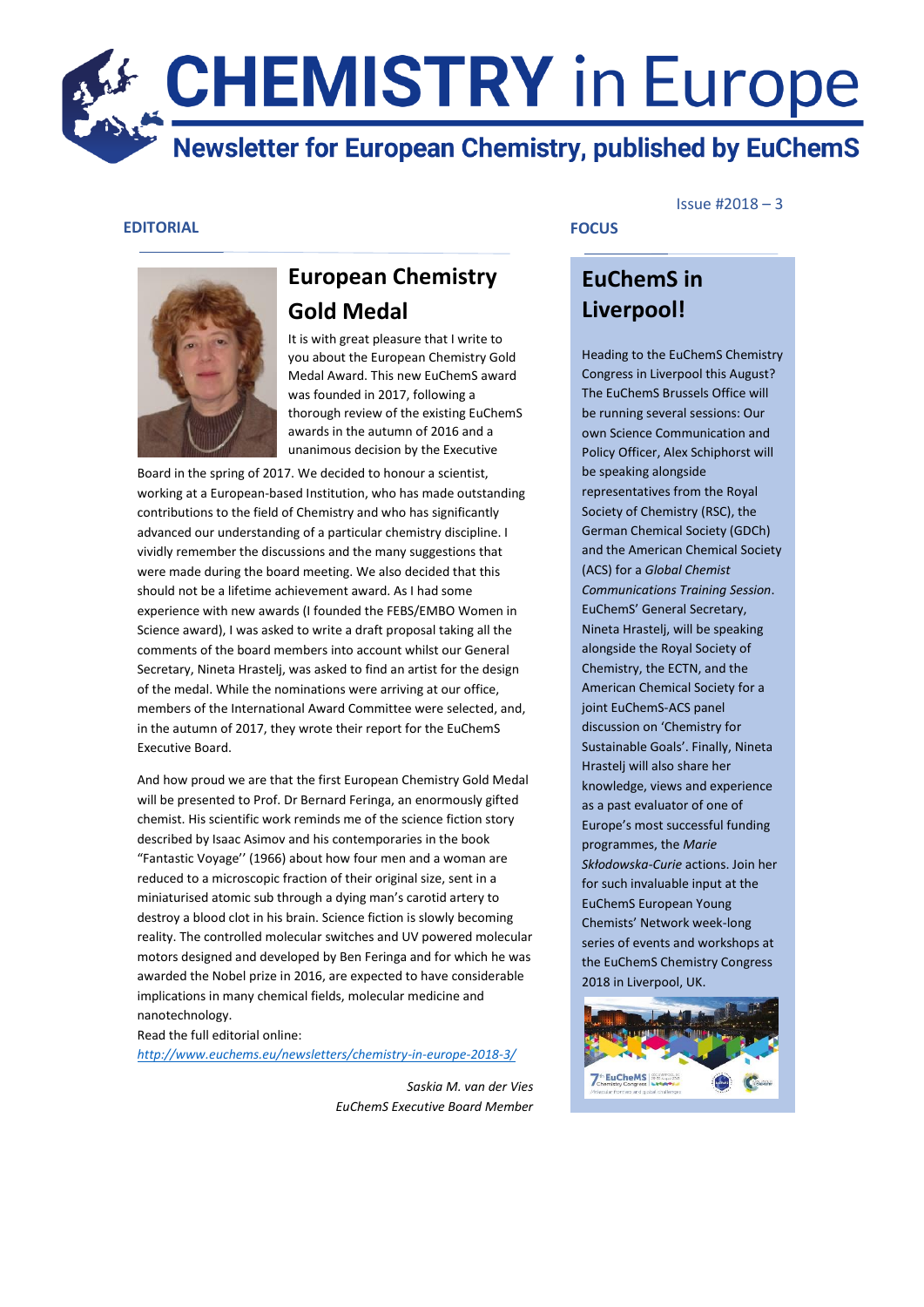

#### **POLICY**

# **Scientific Advice: How can policymakers best access and manage it?**

At a recent workshop on the role of storytelling in science communication, one of the speakers, a Member of the European Parliament, stated that unless a paper he was given had a QR code to scan, he would simply not read it. He explained that the QR code allowed him to easily access and share the document at any time. His remark was particularly noteworthy and led us to seriously reflect on what policymakers themselves are looking for, how they access and manage scientific knowledge as well as what scientists can do to ensure that their evidence and expertise is being accessed in a successful and efficient manner.

In July, EuChemS attended the EuroScience Open Forum in Toulouse, France, where we were selected to provide a poster. The subject chosen: 'scientific advice, and how to harvest it in the best way'.

We were therefore able to further develop our thoughts on this crucial issue and present them in a concise manner during the event.

The general view of scientific knowledge transfer is usually reflected in a linear manner: scientists are encouraged to share their knowledge, evidence, advice and expertise with decision-makers, so that the latter may make informed choices in their policymaking work. But this one-direction framework presents some very serious drawbacks. Not all knowledge is equally made, and not all sources of knowledge are capable of supporting successful transfers of knowledge.

Often overlooked, is the fact that a majority of scientists do not have the skills, the training or the time to effectively communicate with decision-makers...

You can read the rest online: *<https://bit.ly/2uI7myf>*

*Alex Schiphorst Science Communication and Policy Officer, EuChemS*

#### **RESEARCH**

# **''Chemistry across Europe'' – a webpage for chemistry students and graduates**

In 1999, the Bologna Declaration was signed by the education ministers from 29 countries to ensure comparability in the standards and quality of higher education qualifications and to increase mobility within Europe. Almost 20 years later, moving to another country still presents a considerable challenge for most students and graduates. A lot of information has to be gathered before one can get started. This can be tedious, especially if one has not yet made a final decision about which country to choose.

The European Young Chemists' Network (EYCN) therefore decided to use and share the knowledge of their delegates from more than 20 countries to provide a clearly structured and accessible webpage for chemists interested in moving to another European country

You can read the rest online: *<https://bit.ly/2JlVQxG>*

*Victor Mougel EYCN Networks Team Leader*

# **The Role of Chemistry in the Energy Transition**

*"The time will arrive when the industry of Europe will cease to find those natural resources, so necessary for it. [...] Will man, then, return to the power of water and wind? Or will he emigrate where the most powerful source of heat sends its rays to all? History will show what will come." <sup>1</sup>*

These words were written by Professor Augustin Mouchot, way back in… 1873! At the 1878 Paris World's Fair, Mouchot won a Gold Medal for his revolutionary solar powered engine. His works and his words would however soon be forgotten as coal, and not much later natural oil and gas, turned out to be much more abundant than initially thought and feared.

In the 21st Century, mankind is still addicted to fossil fuels...

You can read the rest online: *<https://bit.ly/2LLaBvC>*

 *Willem de Lange, EuChemS Division of Chemistry and the Environment, Secretary*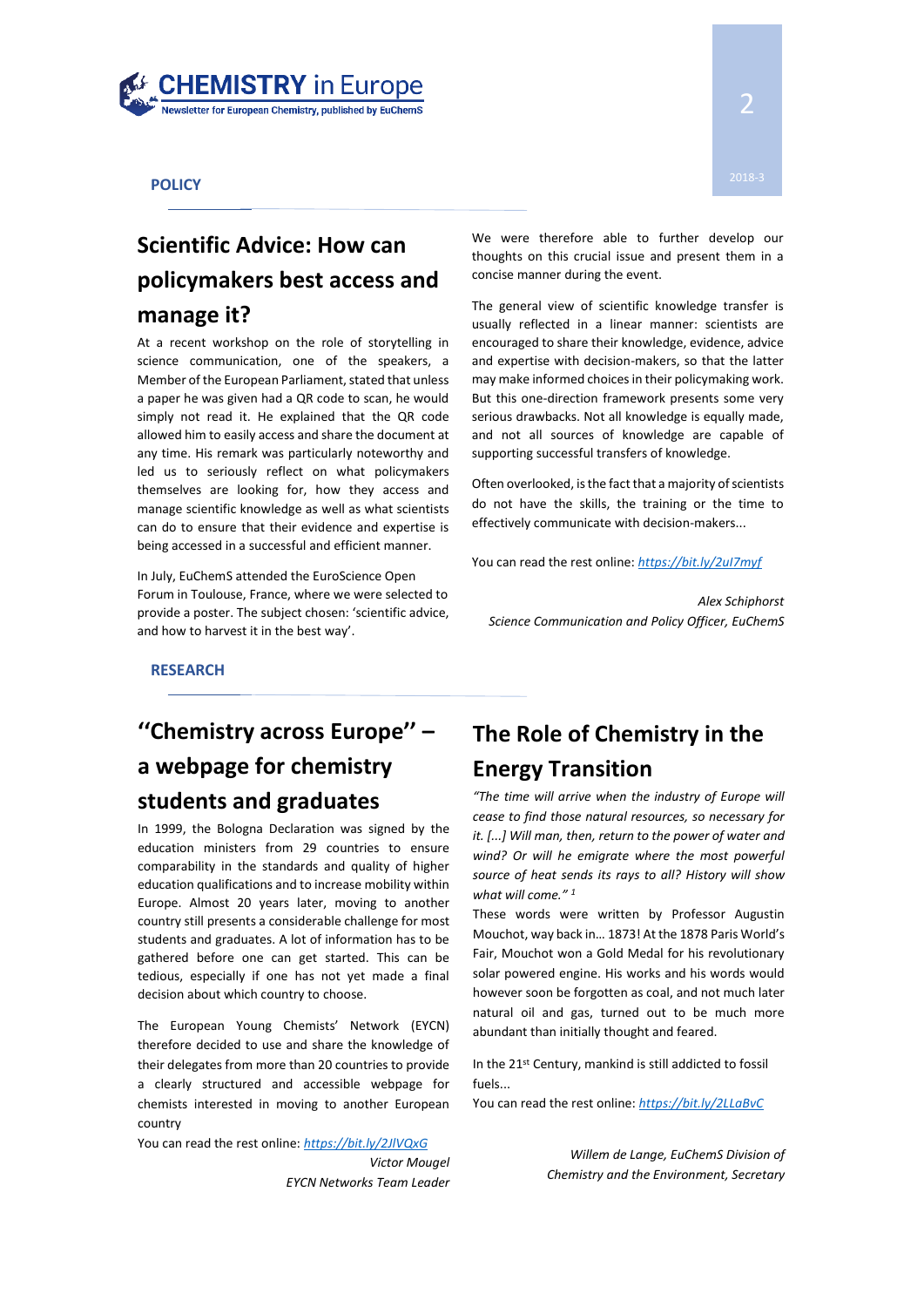

#### **MEMBERS' PERSPECTIVES**

## **EuChemS Members' anniversary celebrations**

At the 7<sup>th</sup> EuChemS Chemistry Congress we will have the pleasure of celebrating and commemorating the 100th, 125th, and 150th anniversaries of nine EuChemS member societies that will fall or fell in 2017, 2018 and 2019.

In 2019, the Estonian Chemical Society, the Finnish Chemical Society, the Finnish Chemical Society, the Polish Chemical Society and the Romanian Chemical Society (all founded in 1919) will be celebrating their 100th anniversaries. The German Bunsen Society for Physical Chemistry (founded in 1894) will celebrate its 125<sup>th</sup> anniversary. In 2018, the Norwegian Chemical Society (founded in 1893) will be celebrating its 125<sup>th</sup> anniversary, and the Mendeleev Russian Chemical Society and the Swedish Chemical Society in Lund (both founded in 1868) will celebrate their 150<sup>th</sup> anniversaries. And finally, the GDCh (founded in 1867) commemorated its 150th anniversary in a splendid ceremony in Berlin in 2017. We look very much forward to celebrating all of these anniversaries, as well as the 100<sup>th</sup> anniversary of IUPAC in 2019 during the welcome reception of the Congress.

#### **MEET…**



José Luis Pérez Pavón is the President of the Spanish Society of Analytical Chemistry. He is a Professor of Analytical Chemistry at the University of Salamanca in Spain.



Benoit Champagne is the President of the Walloon Royal Society of Chemistry. He is a Professor at the University of Namur in Belgium.

#### **NOTES**

#### **EuChemS Award for Service Historical Landmarks Award**

The EuChemS Award for Service 2018 has been awarded to Franco De Angelis, Sergio Facchetti and Reiner Salzer. The award is a symbol of the EuChemS community's recognition of the outstanding passion, commitment and success that describes the work done by these three exceptional professors.

We asked them three short questions…

You can read the interviews online here: *<https://bit.ly/2JSfd1e>*

### Chemistry is an integral part of the Cultural Heritage of Europe. To better showcase this often-overlooked fact, EuChemS launched the Historical Landmarks Award, which will celebrate a historical landmark with a fundamental role in the development of chemistry and European unity and cooperation. Following the recommendations of the Landmark Selection Committee, chaired by Brigitte Van Tiggelen, and the decision of the EuChemS Executive Board, two awards will be given out.

You can read the full article online: *<https://bit.ly/2JSfd1e>*